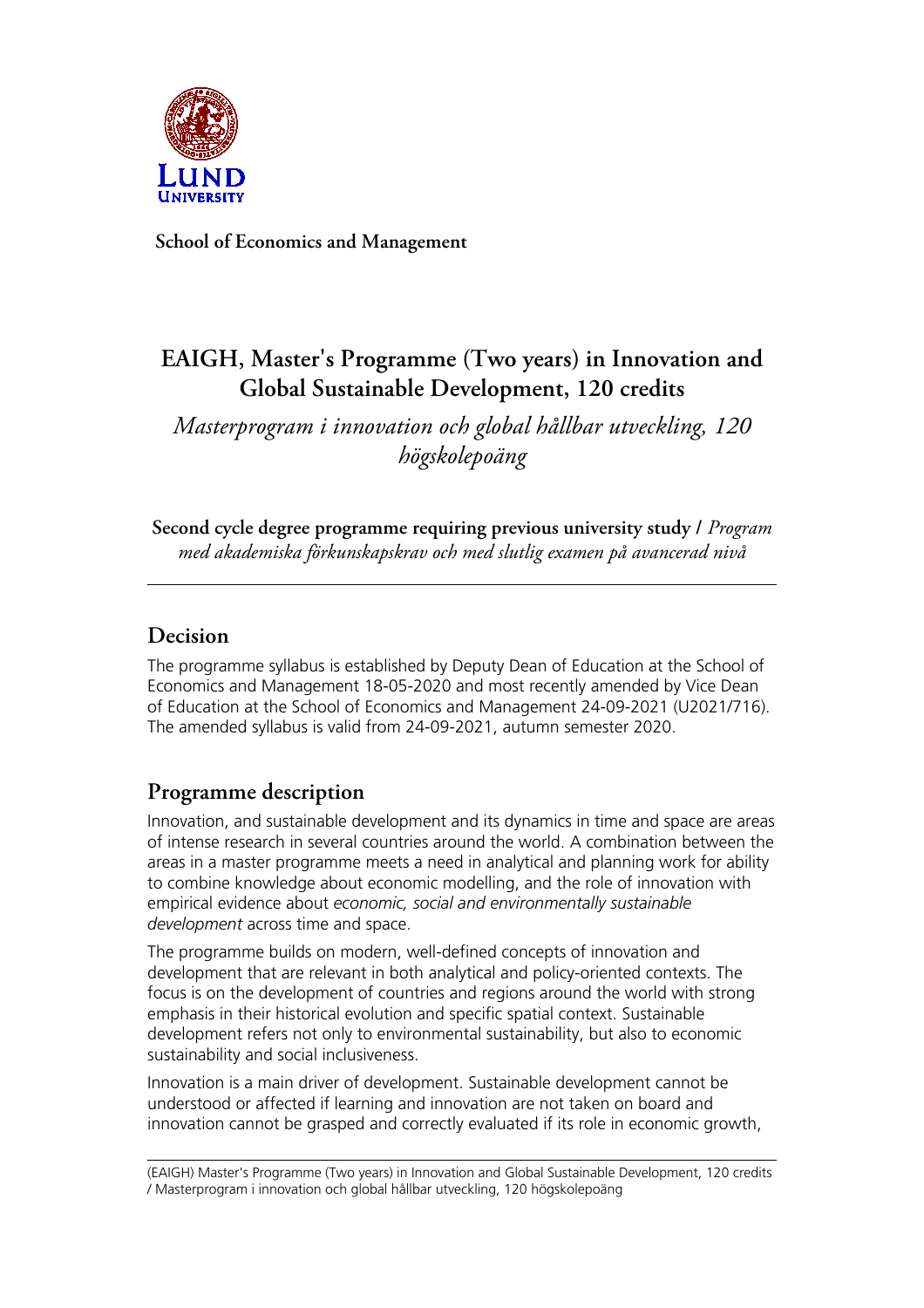development and structural change is not analyzed. Innovation is here defined as creation, introduction and utilization of new knowledge in society. It is seen in a systems *perspective* in which the innovation performance of the economy depends not only on the innovation capability of the individual firms and organizations but also on how they interact with each other, with the financial sector and with the public sector including universities and other research organizations. As a part of such a system perspective *interactive learning* of private as well as public individuals, firms and organizations is regarded as a central factor in successful innovation and a key to understanding the development process and to affect it by policies.

Development in the North as well as in the South is regarded as a process of structural *change* driven by repeated introductions into the economy of new elements of knowledge, i.e. new technologies, new organizations and new institutions as well as repeated elimination of obsolete knowledge. Furthermore, it is a process in which interactive learning and innovation is going on between as well as within countries. This global perspective – considering both the Global North and the Global South and its interactions – is at the core of the programme.

Thinking about economic development in a learning and innovation perspective implies that *technical change* is at the core of development. Another central aspect of this approach is that *institutions and institutional change* matter for both innovation and development. Even if, for example, technical change, improvements in the quality of labor, capital accumulation and international trade, are crucial drivers of economic growth and development they are only proximate causes. The deeper question is why some countries or regions are better than others at supporting these development factors. Institutions are an important part of the answer to this question in the sense that they form the vital rules of behavior, which enable or disable other development factors. Such a double emphasis on technical and institutional change implies that the *interdependence* between technical and institutional change becomes the basic driver of development. This makes the approach cross disciplinary, evolutionary, systemic and institutional.

*The overall purpose* of the Master's in Innovation and Global Sustainable Development is the understanding of how learning, knowledge creation and innovation on the one hand and economic growth and development on the other hand *interact* with each other and how this interaction affects the opportunities and restrictions in the processes of both innovation and development.

The programme has a special focus on long-term dynamics of change, which are the basis of long-term development, economic catching up and sustainability transitions. At the same time, the geography of innovation and the importance of both the local environment of innovation and its increasingly global character are emphasized.

#### *Career opportunities*

Master's of Innovation and Global Sustainable Development will qualify for any profession that requires capability of intellectual judgement, evaluation and analysis of economic facts and ideas, and good communication skills. Graduates of this programme are particularly equipped for analytical and planning work in government and international organizations as well as non-government organizations and consultancy.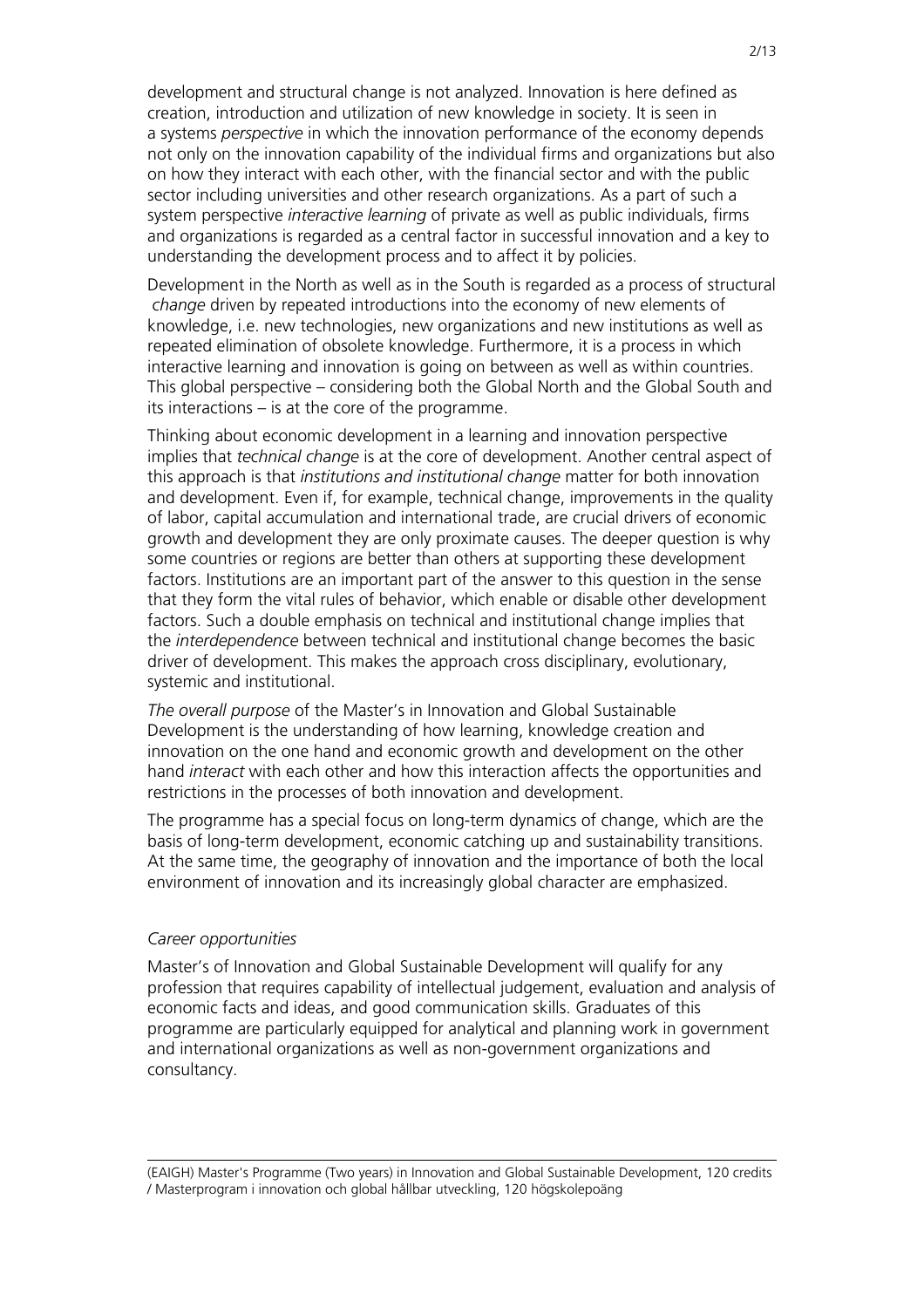## *Connection to further studies*

Successful completion of the programme will enable students to apply to doctoral programmes in economic history.

# **Goals**

# **Goals for Master's degree (120 credits)**

The programme builds on previous studies at the undergraduate level in social sciences. In accordance with the Higher Education Ordinance, a Master of Science (120 credits) is awarded to students who at the completion of the programme accomplish the following goals.

## *Mission driven learning outcomes*

Graduates of the programme will be trained as reflective practitioners in taking an active part in developing a sustainable society building on innovative thinking.

## *Knowledge and understanding*

For a Master's degree (120 credits) students must:

- demonstrate knowledge and understanding in the field of Innovation and Global Sustainable Development, including both broad knowledge in the field and substantially deeper knowledge of certain parts of the field, together with deeper insight into current research and development work
- demonstrate deeper methodological knowledge in the field of Innovation and Global Sustainable Development
- demonstrate a comprehensive knowledge of theories of innovation, growth and sustainable development
- be trained to understand the process of economic growth and sustainable development and the underlying structures. In particular, this concerns the role of innovations and how different social, economic and institutional contexts influence processes of innovation and technical change

## *Competence and skills*

For a Master's degree (120 credits) students must:

- demonstrate an ability to critically and systematically integrate knowledge and to analyse, assess and deal with complex phenomena, issues and situations, even when limited information is available
- demonstrate an ability to critically, independently and creatively identify and formulate issues and to plan and, using appropriate methods, carry out advanced tasks within specified time limits, so as to contribute to the development of knowledge and to evaluate this work
- demonstrate an ability to clearly present and discuss their conclusions and the knowledge and arguments behind them, in dialogue with different groups, orally and in writing, in national and international contexts
- demonstrate the skills required to participate in research and development work or to work independently in other advanced contexts
- demonstrate an ability to work individually as well as in groups with students

<sup>(</sup>EAIGH) Master's Programme (Two years) in Innovation and Global Sustainable Development, 120 credits / Masterprogram i innovation och global hållbar utveckling, 120 högskolepoäng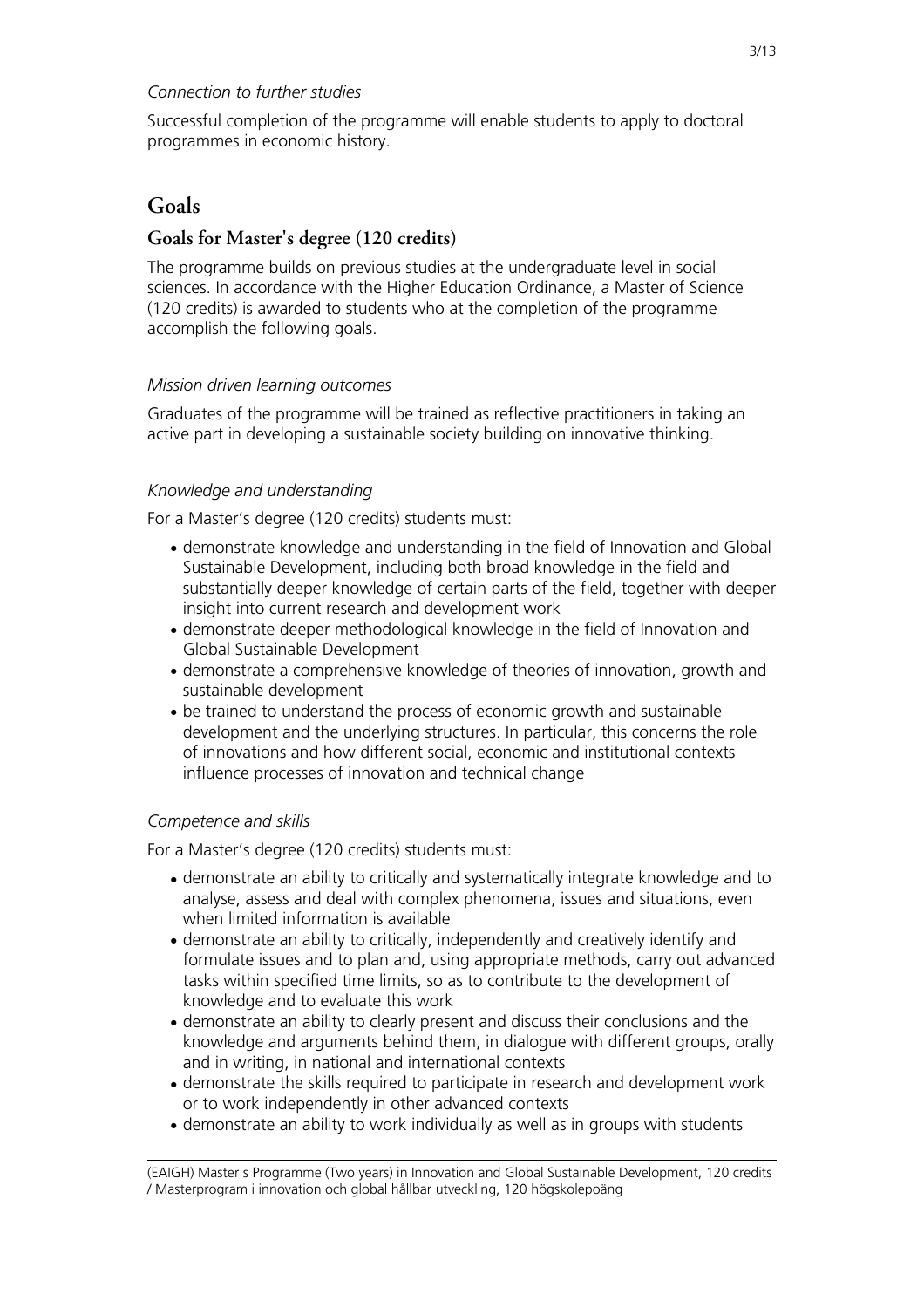from different cultures in order to solve practical problems as well as to manage a more extensive project

• be trained to communicate their own and others results, both in writing and orally. Emphasis will be put on the ability to present results clearly, both to specialists and non-specialists in the field.

## *Judgement and approach*

For a Master's degree (120 credits) students must:

- demonstrate an ability to make assessments in the field of Innovation and Global Sustainable Development, taking into account relevant scientific, social and ethical aspects, and demonstrate an awareness of ethical aspects of research and development work
- demonstrate insight into the potential and limitations of science, its role in society and people's responsibility for how it is used
- demonstrate an ability to identify their need of further knowledge and to take responsibility for developing their knowledge
- be able to independently read, interpret and assess current research in growth and innovation as well as advanced professional reports and analyses

### *Independent project (degree project)*

For a Master of Science (120 credits) students must have completed an independent project (degree project) worth at least 30 credits in the field of Innovation and Global Sustainable Development, within the framework of the course requirements. The independent project normally comprises two projects of 15 credits each. In exceptional circumstances, a student can be granted the possibility to write one degree project consisting of 30 credits if a two-year master is pursued.

### **Goals for a Master's degree (60 credits)**

Students have the possibility to leave the programme after one year and in accordance with the Higher Education Ordinance obtain a Master of Science (60 credits).

In accordance with the Higher Education Ordinance, a Master of Science (60 credits) is awarded to students who at the completion of the programme accomplish the following goals.

#### *Mission driven learning outcomes*

Graduates of the programme will be trained as reflective practitioners in taking an active part in developing a sustainable society building on innovative thinking.

#### *Knowledge and understanding*

For a Master's degree (60 credits) students must:

• demonstrate knowledge and understanding within the field of Innovation and Global Sustainable Development, including both a broad command of the field and deeper knowledge of certain parts of the field, together with insight into current research and development work

<sup>(</sup>EAIGH) Master's Programme (Two years) in Innovation and Global Sustainable Development, 120 credits / Masterprogram i innovation och global hållbar utveckling, 120 högskolepoäng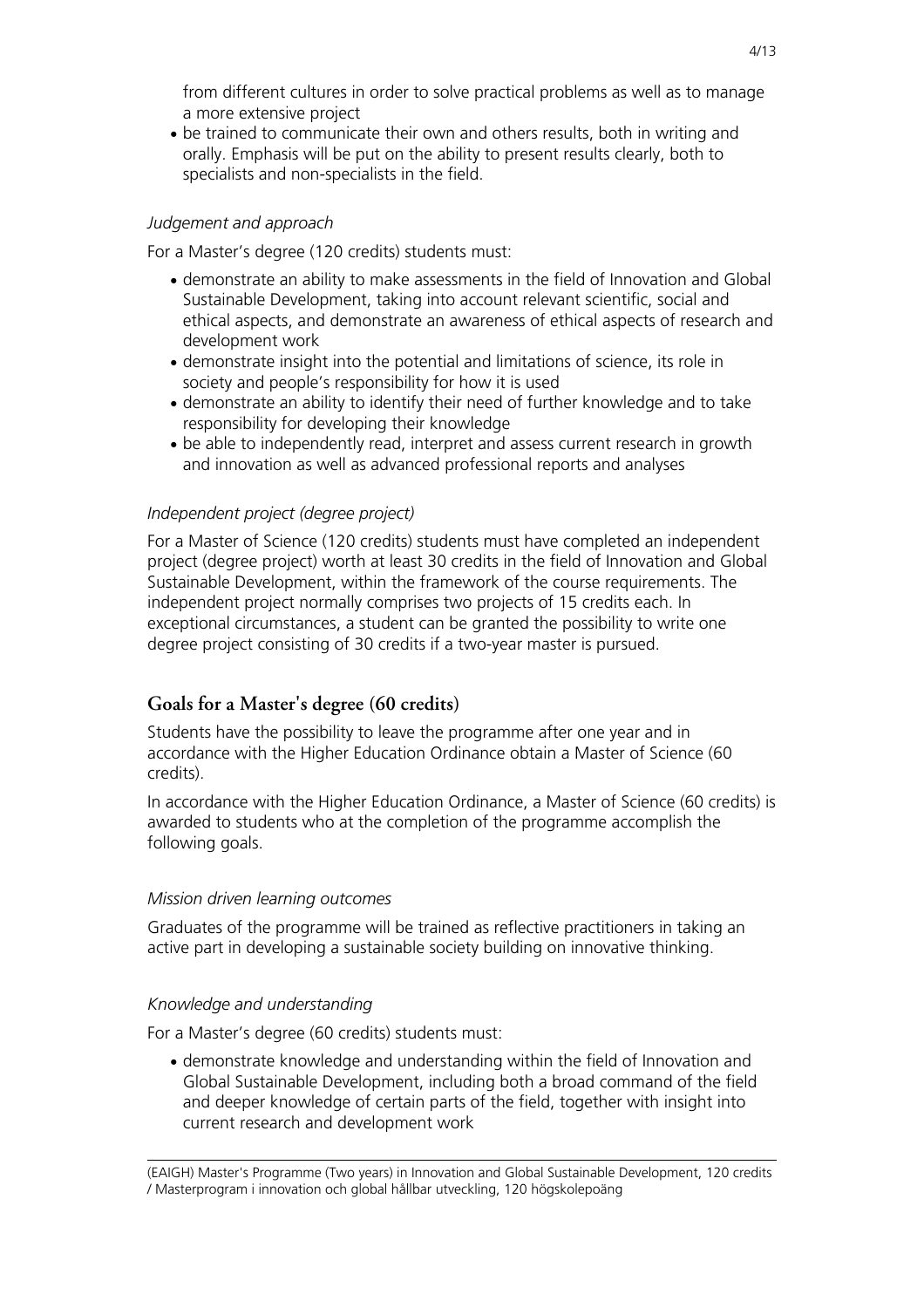- demonstrate deeper methodological knowledge in the field of Innovation and Global Sustainable Development
- be trained to understand the process of economic growth and sustainable development and the underlying structures. In particular, this concerns the role of innovations and how different social, economic and institutional contexts influence processes of innovation and technical change.

### *Competence and skills*

For a Master's degree (60 credits) students must:

- demonstrate an ability to integrate knowledge and to analyse, assess and deal with complex phenomena, issues and situations, even when limited information is available
- demonstrate an ability to independently identify and formulate issues and to plan and, using appropriate methods, carry out advanced tasks within specified time limits
- demonstrate an ability to clearly present and discuss their conclusions and the knowledge and arguments behind them, in dialogue with different groups, orally and in writing
- demonstrate the skills required to participate in research and development work or to work in other advanced contexts
- demonstrate an ability to work individually as well as in groups with students from different cultures in order to solve practical problems as well as to manage a more extensive project
- be trained to communicate their own and others results, both in writing and orally. Emphasis will be put on the ability to present results clearly, both to specialists and non-specialists in the field.

### *Judgement and approach*

For a Master's degree (60 credits) students must:

- demonstrate an ability to make assessments in the field of Innovation and Global Sustainable Development, taking into account relevant scientific, social and ethical aspects, and demonstrate an awareness of ethical aspects of research and development work
- demonstrate insight into the potential and limitations of science, its role in society and people's responsibility for how it is used
- demonstrate an ability to identify their need of further knowledge and to take responsibility for developing their knowledge

### *Independent project (degree project)*

For a Master of Science (60 credits) students must have completed an independent project (degree project) worth at least 15 credits in Innovation and Global Sustainable Development, within the framework of the course requirements.

# **Course information**

The preceding paragraphs outline the main themes of the programme. The themes are clearly of primary relevance for the 21st century and a master in Innovation and Global Sustainable Development will be well prepared for pursuing analytical work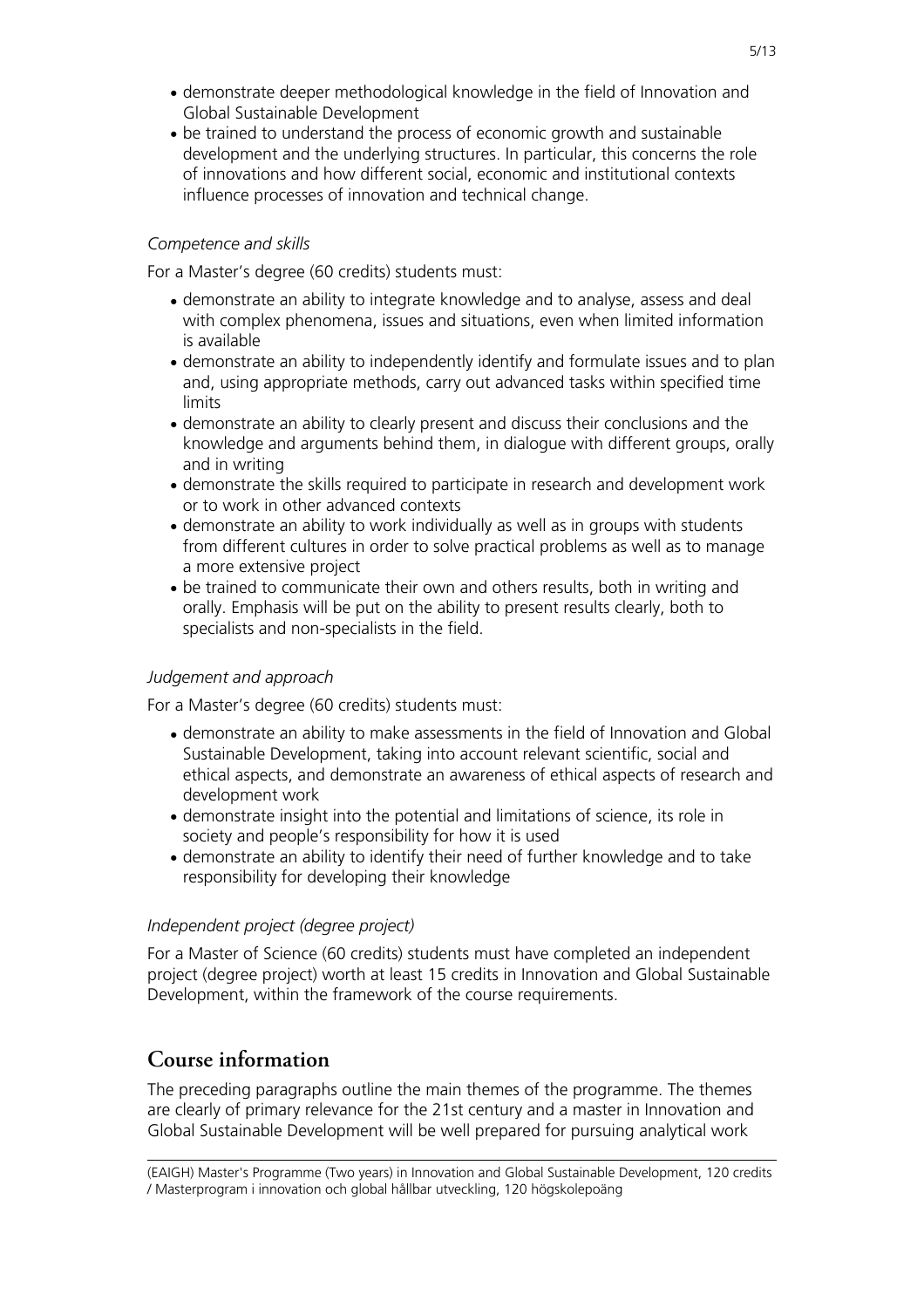and investigations in private as well as public governance and publishing. Properly completing two years study at the programme will give the student a master's degree. However, the student can also choose to complete only the first year of the programme and receive a one-year master's degree.

The programme is coordinated by the Department of Economic History in collaboration with Human Geography. Besides coursework including both mandatory and elective courses, students carry out independent research through thesis work. The student chooses topic and formulates one or more research questions that are relevant within the broad range of the programme. The cooperating departments pursue high quality research in areas closely related to the programme and are well equipped for the supervision of students' thesis work.

In addition to the programme, the core courses and thesis writing, the student also takes elective courses. Electives can be taken at the School of Economics and Management, at other faculties of Lund University or at another university. However, the elective courses should be of advanced level and of relevance for the programme and the student has to meet the prerequisites for each such course. Guidance for the choice of electives are provided in consultation with the programme director.

All courses encompass 7.5 credits, and are taught at part-time during half a semester. Normally the student thus studies two courses in parallel.

## **Mandatory courses**

#### *Econometrics I, 7.5 credits*

The course is mandatory for students who have not previously studied econometrics at the corresponding level. The course is divided up into two parts. The first part consists of basic theory and methods relating to multivariate linear regression, limited dependent variable regression and time series analysis. It also considers how to apply these methods through examples of how such methods are used in economic history. This part also introduces computer software (e.g. Stata) for quantitative analysis. In the second part of the course, students analyse a quantitative problem using actual data from economic history, and report results in individual papers.

### *Econometrics II, 7.5 credits*

The course is mandatory for students who have previously studied econometrics at a level corresponding to Econometrics I. The course is divided up into two parts. The first part consists of basic theory and methods relating to multivariate linear regression, limited dependent variable regression and time series analysis. It also considers how to apply these methods through examples of how such methods are used in economic history. This part also introduces computer software (e.g. Stata) for quantitative analysis. In the second part of the course, students analyse a quantitative problem using actual data from economic history, and report results in individual papers.

#### *Research design, 7.5 credits*

The course presents students with examples of how researchers engage in influential academic debates, within the social sciences in general and economic history specifically. The students are trained in identifying research aims, testable hypotheses,

<sup>(</sup>EAIGH) Master's Programme (Two years) in Innovation and Global Sustainable Development, 120 credits / Masterprogram i innovation och global hållbar utveckling, 120 högskolepoäng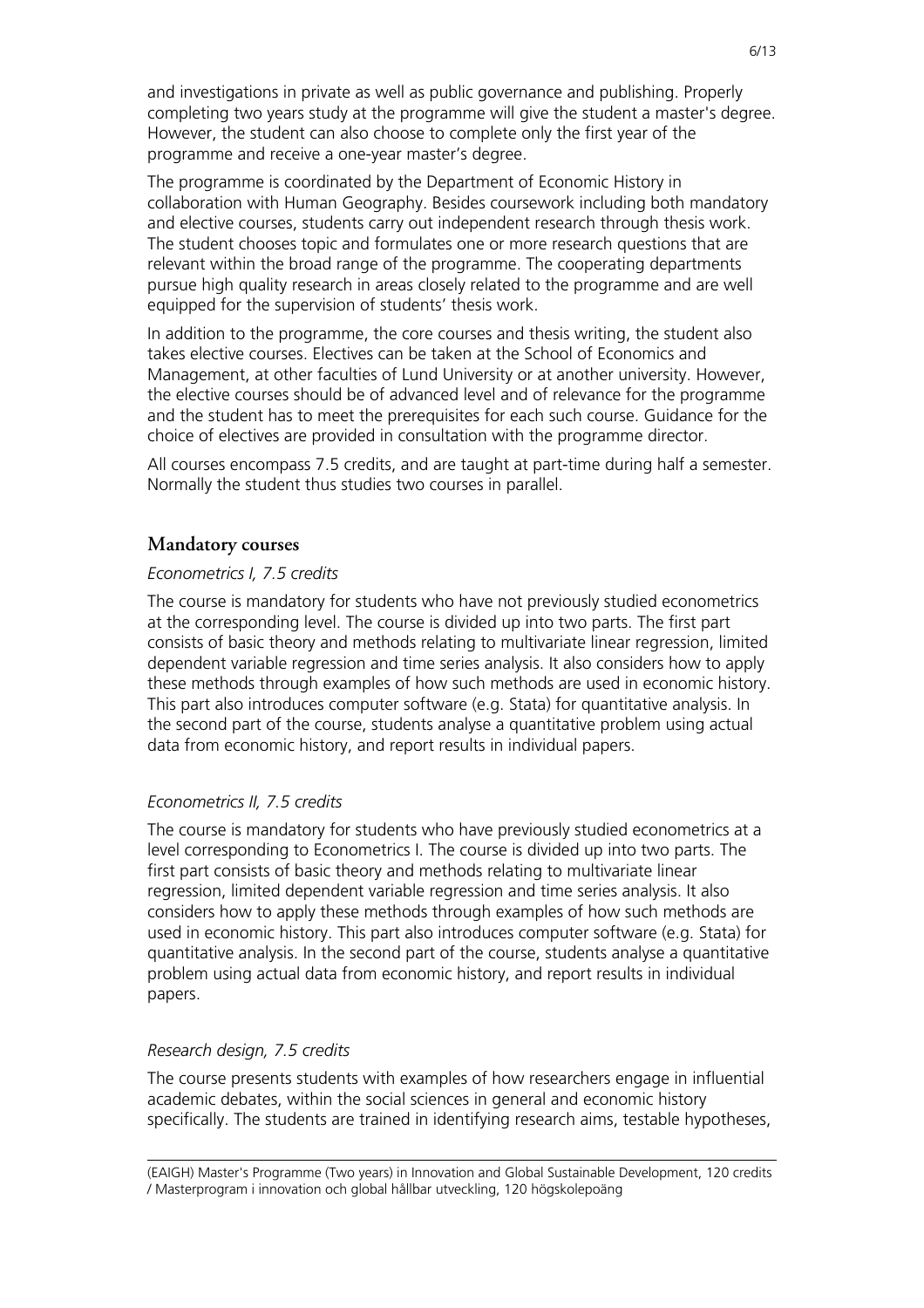and research questions that are relevant in relation to existing research.

## *Economics of innovation, 7.5 credits*

This course covers several areas of innovation economics, such as their characteristics, their driving forces of innovation and how innovation affects economic growth. A number of themes related to innovation are covered in the course including the national and levels of geography, institutions, sectors and diffusion.

## *Innovation for sustainable development, 7.5 credits*

This is a highly multidisciplinary course based on economics of innovation, sustainability studies, economic geography and development studies. This is an advanced course which builds on notions introduced in the "Economics of Innovation" and the "Energy transitions, Innovation and Trade" courses. The students will be introduced to the hard and soft notions of sustainability and discuss how economic growth relates to socially inclusive and environmentally sustainable development and the role of innovations in achieving sustainable development.

## *Energy transitions, innovation and trade, 7.5 credits*

Climate change has, more than anything else, imposed innovative challenges for present human energy systems. This course begins with an overview of global energy systems based on oil, carbon, nuclear and hydro power as well as supplementary systems. The overview includes resources/reserves of non-renewable energy sources, carbon capture and storage, climate and energy politics. Basic concepts, such as primary energy, conversion, emission factors, final use, energy carriers, energy, and power units are presented and problemised. Three areas are given particular emphasis: firstly, energy end use efficiency, its historical development and future prospects; secondly, renewable energy and the ongoing change at its technological frontier; thirdly, transports, their different systems, use of energy and impact on the environment as well as ongoing technological change.

## **Elective courses**

Below are listed those elective courses that primarily can be included in the degree from this programme. The timing of the electives differs somewhat from year to year and the details are laid out at the introductory week of the programme. Some of the courses may, due to timing, be less compatible with the programme schedule. However, solutions can be found and the student is therefore recommended to discuss the choice of electives with the programme coordinator. There are also other courses that can be accepted as elective courses on request by the student.

*Elective courses provided by the Department of Economic History*

*Programme specific electives*

*Globalization of innovation, 7.5 credits*

This is a seminar-based course offered only to a limited number of second year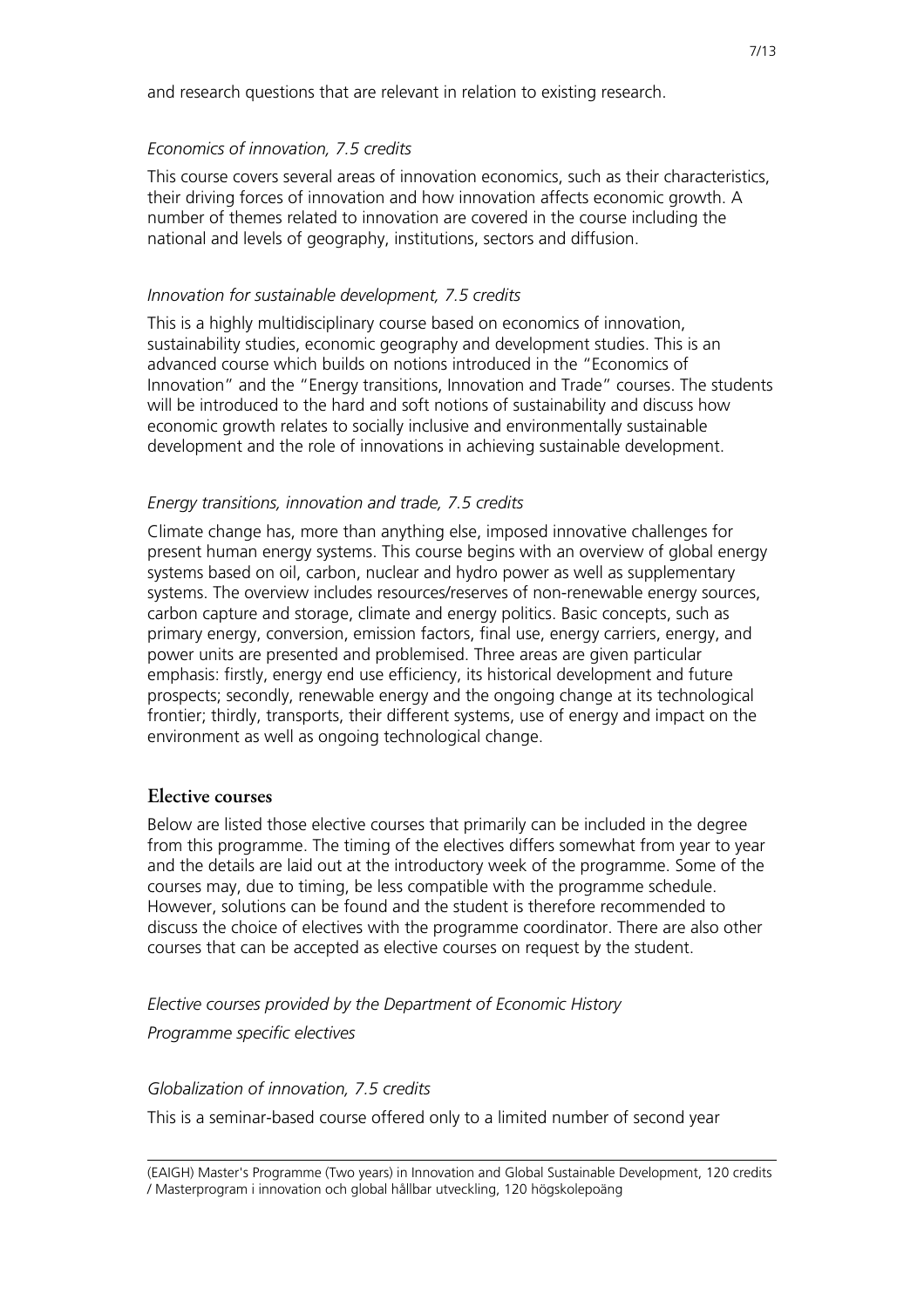students enrolled in the Master program in Innovation and Global Sustainable Development. The course provides a basic understanding of how different innovation strategies are formed for firms to compete globally. It will concentrate primarily on outlining the changing patterns of global organisation of innovation, global resourcing for innovation, and global creation and dissemination of knowledge. It will introduce theories and tools for students to acquire understanding of globalisation of innovation and to develop firm's global innovation strategy.

#### *Innovative Practice in a Developing Country, 15 credits*

The course aims at giving the students experience in the practice of developing innovative solutions to address global sustainable development challenges, and to form competencies and skills for working in a development context. It may also serve for gathering material for the forthcoming Master thesis. This course will take place in collaboration with a partner university of a developing country with a similar program, in order to provide a twinning structure where students of both universities collaborate to help to solve practical, real-life innovation challenges. The universities that collaborate is not fixed and depend on current ongoing collaborations involving the department of economic history.

#### *Internship, 15 credits*

The course provides students with the opportunity of an internship that is relevant to the study programme, and the opportunity to gather material for the upcoming Master's degree project. With the support of on-site supervision at the internship facility, the student will gain experience through sophisticated work assignments with continuous collaboration.

### *Fieldwork, 15 credits*

The course is an opportunity for students who are interested in conducting fieldwork for gathering material for their upcoming Master's degree project. It is intended for fieldwork in developing countries, which requires more time for preparation and execution. However, other destinations for fieldwork may be considered if duly justified.

### *Introduction to the Circular Economy, 7.5 credits*

In this course, students will learn about the principles of the circular economy and its practical application in the analysis of different industries and products; what the main challenges for a transition to a circular economy are, and what policymakers and regulators can do to ease the transition to a circular economy. The course is strongly based on readings and discussions.

#### *Other electives provided by the Department of Economic History*

### *Development of Emerging Economies, 7.5 credits*

Over the last decades, global growth dynamics have shifted towards the economies of the non-Western world. The world is no longer divided between the West and the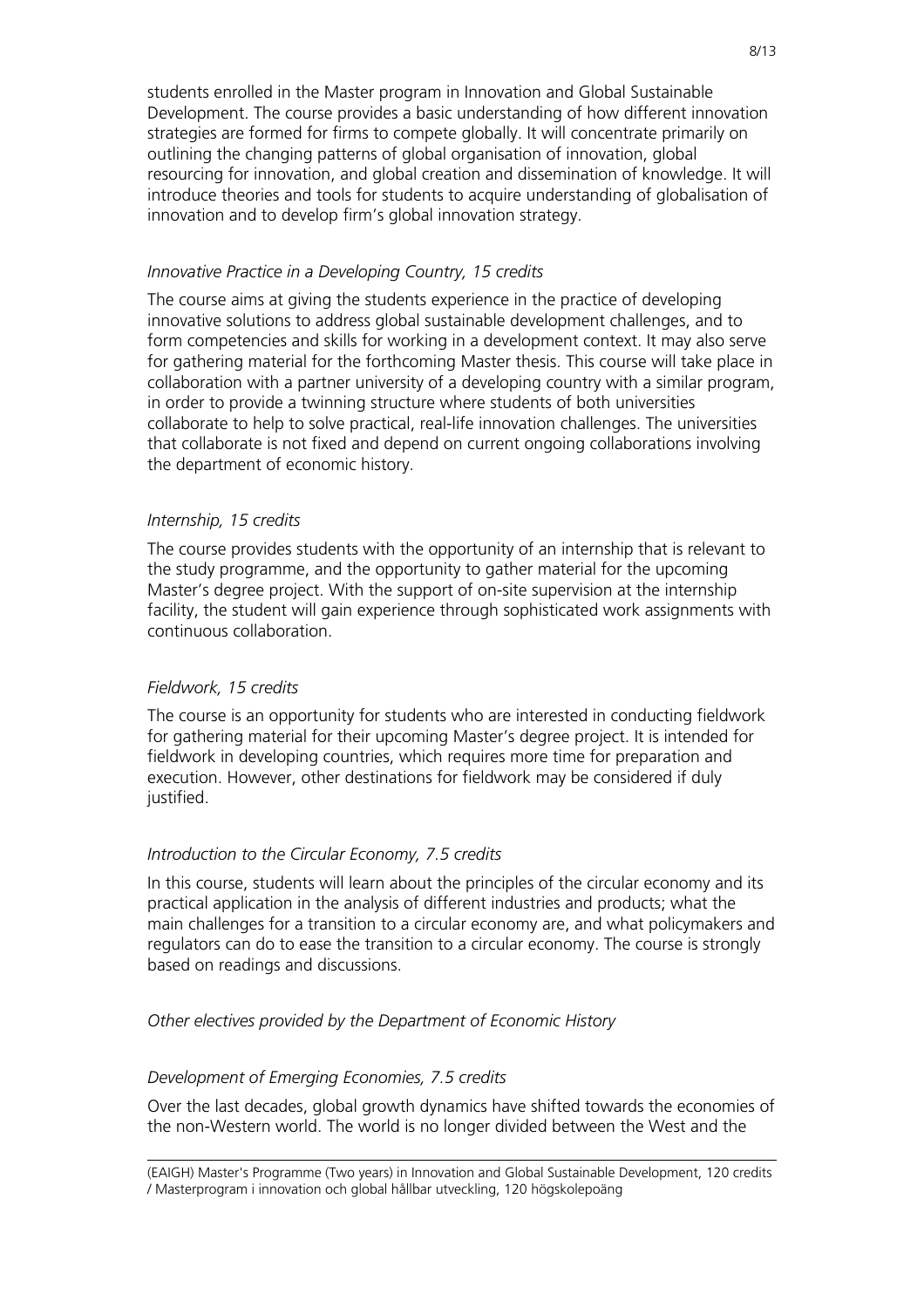Rest. Nor is the Rest to the same extent marked by stagnation. In the course, growth dynamics of the developing world during the last decades are explored in a comparative and historical perspective. The question of why some developing economies have been able to set in motion catching-up processes, while others remain stagnant, will be discussed aided by historical-theoretical perspectives with the main focus on countries in Pacific Asia, Africa South of the Sahara and Latin America. It will be theoretically and empirically assessed to what extent the growth of the socalled global South might be sustained.

#### *Economic Growth over Time and Space, 7.5 credits*

Innovation and technical change is central to long term economic growth but it is treated very differently in economic theories. In a comparative manner this course presents technical change within major theoretical approaches: neoclassical growth models, endogenous growth models and evolutionary structural models. Particular attention is given to an economic historical model combined with a spatial theoretical framework of regional trajectories of growth.

#### *Institutions, economic growth, and equity, 7.5 credits*

This course studies the relations between institutions, modern economic growth, and equality. Problems in the world of today are taken as a point of departure for an historical analysis that covers countries and regions in different parts of the world.

#### *China and Asia Pacific, 7.5 credits*

This course explores and explains the processes of rapid industrialisation and socioeconomic modernisation in China and the Asia Pacific drawing on a historically –comparative institutional approach. Fundamental factors and forces behind the economic transformation are analysed against the background of leading theories of economic development and social change.

### *The global economy and long-term economic growth, 7.5 credits*

This course studies historical processes of growth, convergence and divergence in the global economy over the last millennium, that is, from about AD 1000 up to the present. From a regional perspective, trends in economic growth over the period are presented and analysed using different theories of economic growth. Determinants as well as effects of international trade, migration, movements of capital and technological change are studied.

#### *Population and living standards, 7.5 credits*

The course consists of two parts. The first part is an overview of the population debate over the past 50 years and its intellectual roots. This part includes theories explaining both the influence of population growth on economic, social, and environmental development and vice-versa. Examples are given, showing how the theories have been used to explain the historical development of population and living standards since the Middle Ages up to modern times. The concept of living standard is extended also to include how short-term economic changes influence population

<sup>(</sup>EAIGH) Master's Programme (Two years) in Innovation and Global Sustainable Development, 120 credits / Masterprogram i innovation och global hållbar utveckling, 120 högskolepoäng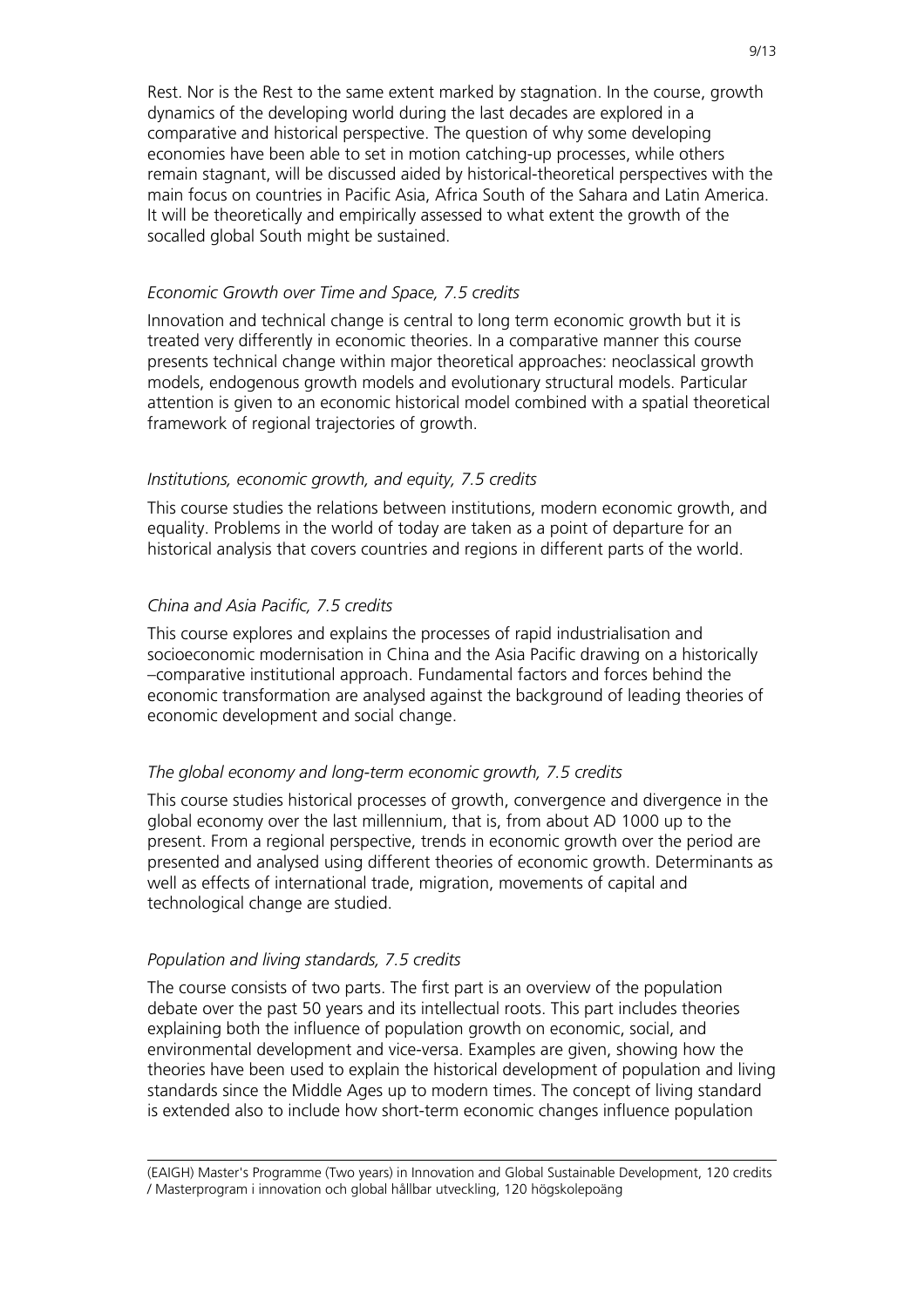behaviour. Divergence in living standards between different socio-economic groups and institutional arrangements for transfers are studied. The second part introduces ways to model the complex interrelationship between population and living standards which are appropriate for empirical testing. The students then make use of their knowledge in theory and econometrics to analyze data for a specific country or region using information available at various data bases.

### *Econometrics II, 7.5 credits*

The course consists of two parts. The first part consists of more advanced theory and methods relating to causal approaches surpassing the multivariate linear regression, limited dependent variable regression and time series analysis covered by Econometrics I. It also considers how to apply these methods through examples of how such methods are used in economic history.

## *Advanced Analysis of Economic Change, 7.5 credits*

This course analyses the major debates in development economics from a long-term perspective. Economists and economic historians are increasingly aware that the process of economic growth is complex and often characterized by path dependency. There is also increasing attention for variation in institutional settings and their consequences, like differences in economic behaviour and economic outcomes. This course reflects these developments by focusing on economic evolution in the long run and on variations between societies.

## *Consequences of Demographic Change, 7.5 credits*

The course examines the impact of demographic change on the social and economic fabric of society, with a focus on issues of importance to today's policymakers. The impact of population aging will be examined in detail, as will the possible benefits / pitfalls of migration as a potential solution to population aging. The course will also examine the impacts of demographic change on individuals, through a discussion of the effects of cohort size on economic outcomes. The changing prospects for women in today's economy will also be analysed within the framework of changing family structures. Governmental transfers dependent upon age structure, such as pension systems, will be studied, as will other aspects of intergenerational transfers.

### *Elective courses provided by the Department of Human Geography*

### *Geographies of Economies: Transforming Places, People and Production, 7.5 credits*

This advanced level course in economic geography focuses on some of the most important socio-economic challenges that today's cities, regions and nations face. How does globalisation affect lives and livelihoods in particular places? Why do some regions continue to grow and prosper, whereas other regions struggle with industrial restructuring? What are the drivers of such changes and how can firms and regions cope with them? These themes are analysed from different theoretical perspectives to examine the underlying forces that shape the trajectories and transformations of economic spaces. This course is available to second year students.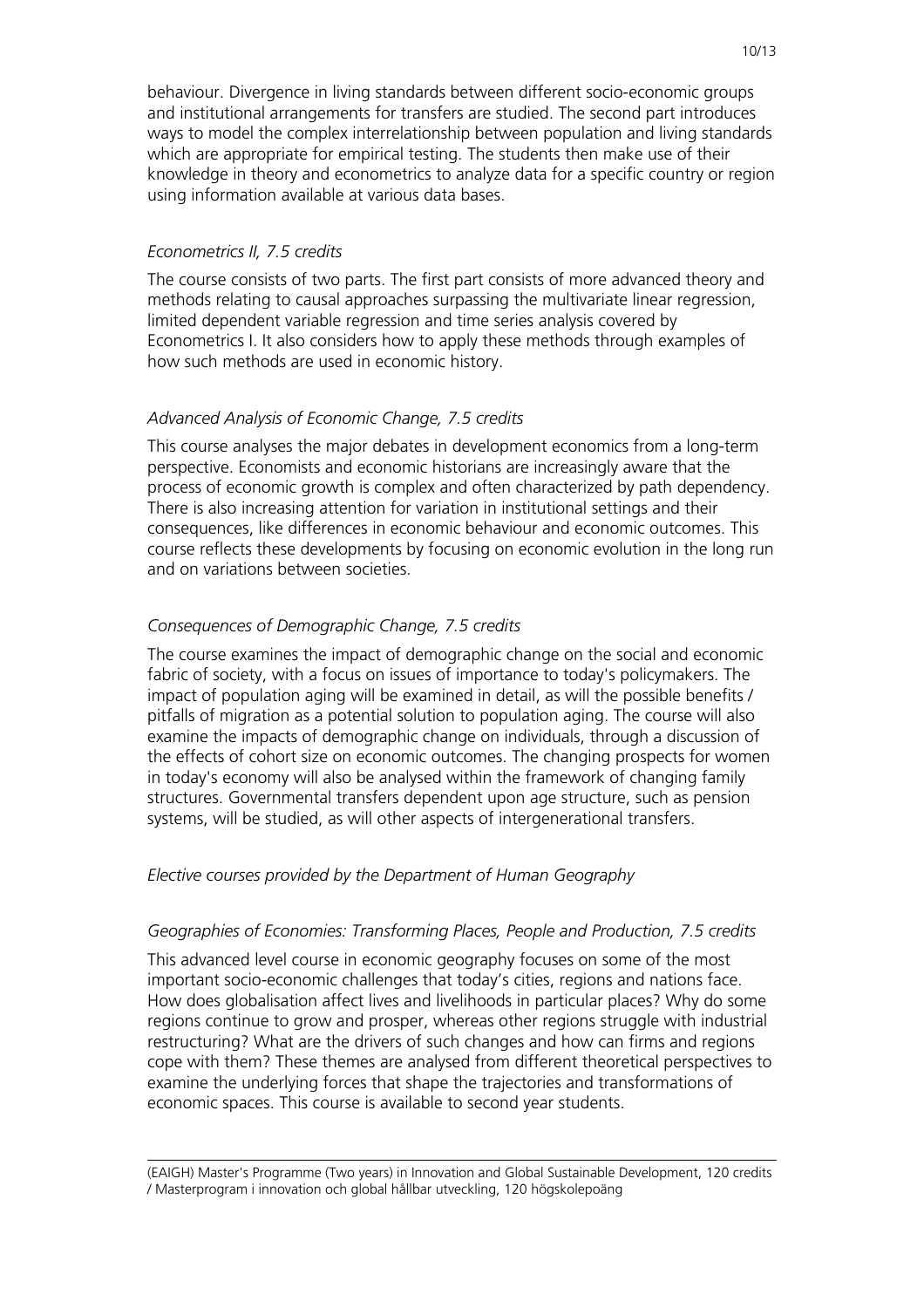## *Geographical Information Systems for the Social Sciences, 7.5 credits*

The course provides an introduction to the rapidly growing field of GIS for students interested in applying GIS in their research or work. The course is interdisciplinary in scope and appropriate for students from a diversity of backgrounds. This would include students from the social sciences, the humanities, economics, sustainability and development studies as well as students from a range of other disciplinary and professional backgrounds. The course introduces students to some key conceptual debates and developments in GIS, and it provides an introduction to the most important theories and practises of GIS. During the course, the students will learn about the potential applications of GIS within various fields of study. This course is available to second year students.

## *Geographies of Economies: Urban and Regional Planning, 7.5 credits*

This course focuses on some of the most important socio-economic challenges that urban and regional planning has to meet, and how these are addressed and dealt with in different planning contexts. With the background in contemporary economic geography theory, these challenges are analysed, aiming at a deeper understanding of the underlying economic forces that impact the scope and directions in urban and regional planning. Meetings with practitioners in the field of planning, through visits, guest seminars and excursions, are important elements to relate theory and practices. This course is available to second year students.

## *Additional information in appendix EAIGH Programme structure.*

## **Degree**

Degree titles Degree of Master of Science (60 credits) Major: Innovation and Global Sustainable Development *Filosofie magisterexamen Huvudområde: Innovation och global hållbar utveckling* Degree of Master of Science (120 credits) Major: Innovation and Global Sustainable Development

*Filosofie masterexamen Huvudområde: Innovation och global hållbar utveckling*

Upon completion of the programme a degree of Master of Science (120 credits) will be awarded in compliance with the National Higher Education Ordinance (SFS 2006:1053). Students can also decide to finish after the first year with a degree of Master of Science (60 credits).

## **Degree requirements**

*Degree of Master of Science (120 credits)*

The degree requirements for a *Degree of Master of Science (120 credits), major in Innovation and Global Sustainable Development* consists of 120 credits at advanced

<sup>(</sup>EAIGH) Master's Programme (Two years) in Innovation and Global Sustainable Development, 120 credits / Masterprogram i innovation och global hållbar utveckling, 120 högskolepoäng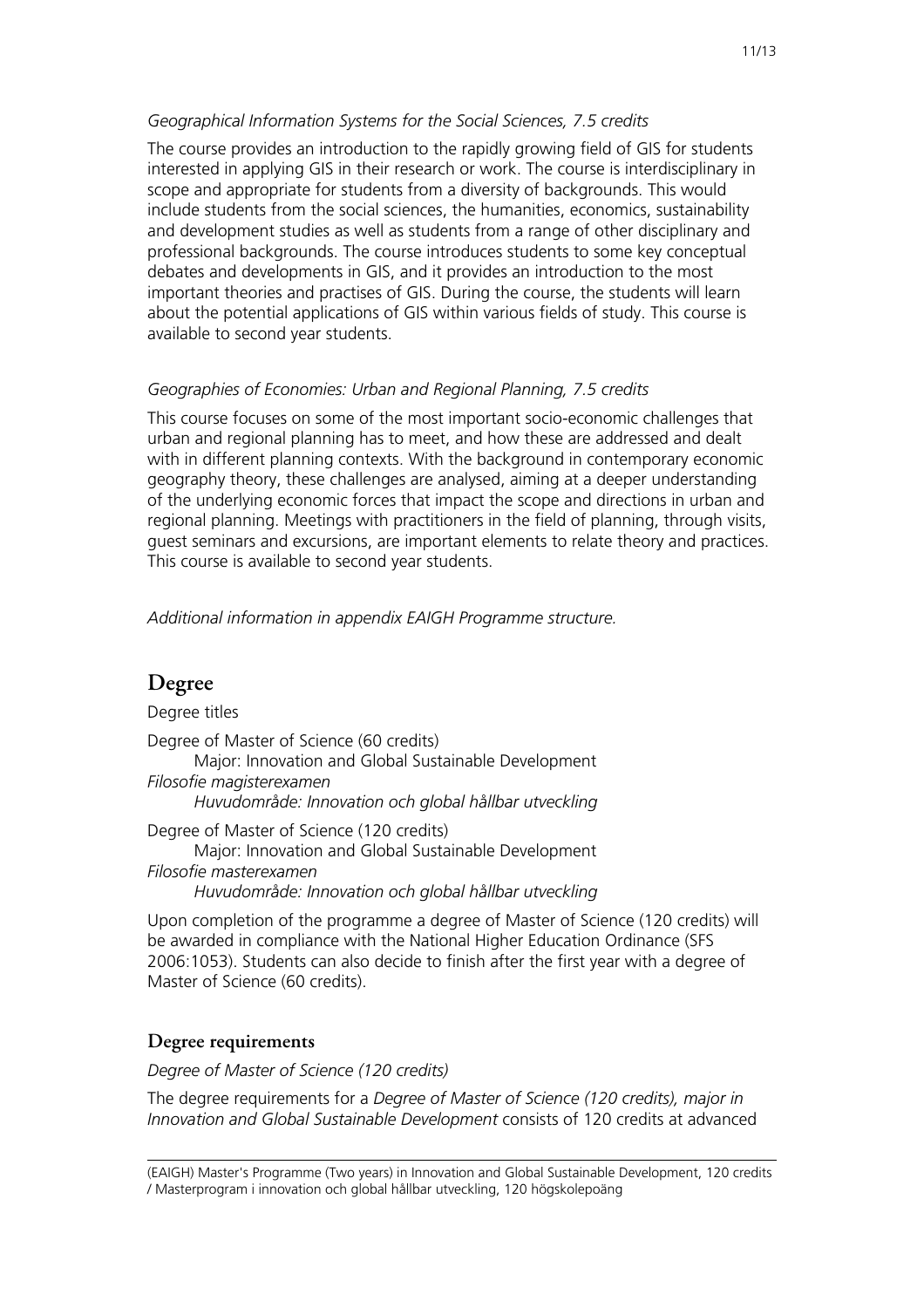level. The following must be included in the degree: the courses that comprises the current programme structure (see appendix) including the courses *EKHS34 Master Course (One Year) – Independent Research* (15 cr) and *EKHS35 Master Course (Two Year) – Independent Research* (15 cr) or *EKHS36 Economic History: Combined Independent Research* (30 cr).

## *Degree of Master of Science (60 credits)*

The degree requirements for a *Degree of Master of Science (60 credits), major in Innovation and Global Sustainable Development* consists of 60 credits at advanced level. The following must be included in the degree: the courses that comprises the current programme structure (see appendix) including the course *EKHS34 Master Course (One Year) – Independent Research* (15 cr).

# **Requirements and Selection method**

## **Requirements**

An undergraduate degree (BA/BSc) with at least 60 credits in business administration, economics, economic history, history, social and economic geography or statistics or the equivalent. English 6/English course B.

## **Selection method**

Selection will be based on academic merits from previous university studies and a Statement of Purpose in which applicants state their reasons for applying to the programme.

# **Other information**

## **Programme management**

The programme director, who is appointed by the Board of LUSEM, is responsible for the quality development and quality assurance of the programme. The Board of the School also assigns each programme to a host department at LUSEM. The host department is responsible for providing professional services to the students and faculty of the programme.

Each programme also organizes a programme management group, in which student representatives and faculty representatives of the programme, together with the programme director, coordinator and other professional services meet regularly.

All programmes at LUSEM are evaluated yearly and the outcome of a programme scorecard is presented to the Board of the School as part of LUSEM's Quality Development and Assurance system.

## **Grading scale**

At the School of Economics and Management grades are awarded in accordance with a criterion-based grading scale A-U(F):

**A** (Excellent) 85-100 points/percent. A distinguished result that is excellent with regard to theoretical depth, practical relevance, analytical ability and independent

<sup>(</sup>EAIGH) Master's Programme (Two years) in Innovation and Global Sustainable Development, 120 credits / Masterprogram i innovation och global hållbar utveckling, 120 högskolepoäng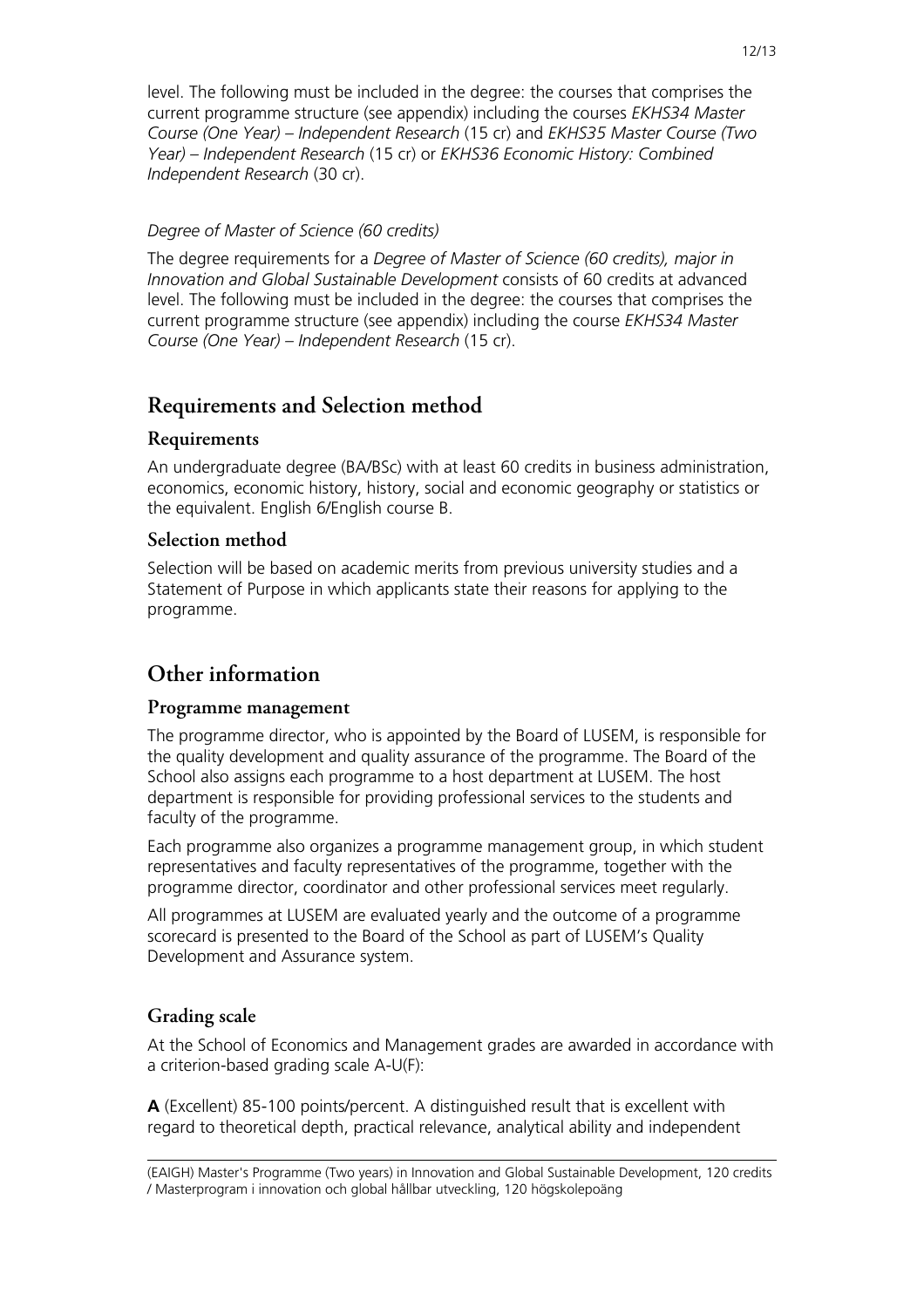thought.

**B** (Very good) 75-84 points/percent. A very good result with regard to theoretical depth, practical relevance, analytical ability and independent thought.

**C** (Good) 65-74 points/percent. The result is of a good standard with regard to theoretical depth, practical relevance, analytical ability and independent thought and lives up to expectations.

**D** (Satisfactory) 55-64 points/percent. The result is of a satisfactory standard with regard to theoretical depth, practical relevance, analytical ability and independent thought.

**E** (Sufficient) 50-54 points/percent. The result satisfies the minimum requirements with regard to theoretical depth, practical relevance, analytical ability and independent thought, but not more.

**U/F** (Fail) 0-49 points/percent. The result does not meet the minimum requirements with regard to theoretical depth, practical relevance, analytical ability and independent thought.

To pass the course, the students must have been awarded the grade of E or higher.

It is up to the teaching professor to decide whether the credits of a course should be converted into a total of 100 points for each course, or if the scale above should be used as percentage points of any chosen scale instead.

## **Academic integrity**

The University views plagiarism very seriously, and will take disciplinary actions against students for any kind of attempted malpractice in examinations and assessments. The penalty that may be imposed for this, and other unfair practice in examinations or assessments, includes suspension from the University.